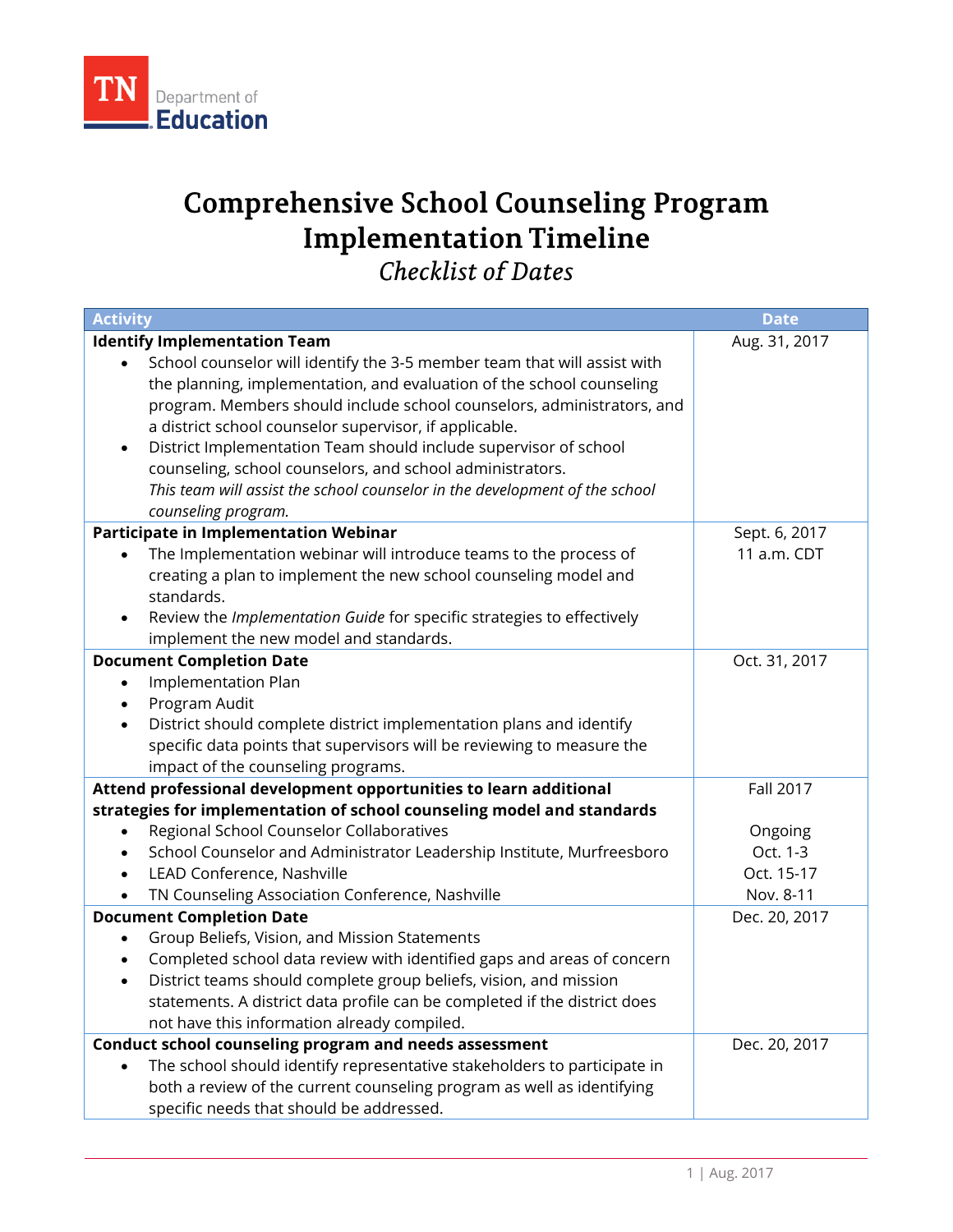

| The results of the program and needs assessment should be analyzed to<br>$\bullet$                                |                |
|-------------------------------------------------------------------------------------------------------------------|----------------|
| determine program goals, action plans, and professional growth goals.                                             |                |
| Participate in webinar/training on completing the Program Management                                              | Feb. 13, 2018  |
| <b>Agreement</b>                                                                                                  | 1-2 p.m. CST   |
| These trainings will review the process for completing the program                                                |                |
| management agreement as well as best practices for identifying program                                            |                |
| goals, advisory councils, school counseling budget, alignment of appropriate                                      |                |
| responsibilities for counselors, and evaluation planning.                                                         |                |
| Trainings are designed for school counselors, administrators, and district                                        |                |
| counseling supervisors.                                                                                           |                |
| Attend professional development opportunities to learn additional                                                 |                |
| strategies for implementation of school counseling model and standards                                            |                |
| Regional School Counselor Collaboratives                                                                          | Ongoing        |
| PIE Conference                                                                                                    | Jan. 2018      |
| Review Resource Guide for strategies, resources, and proven practices for<br>meeting school counseling standards. |                |
| <b>Document Completion Date</b>                                                                                   | March 30, 2018 |
| Using data from program and needs assessment, student achievement data, and                                       |                |
| program goals, school counselors will complete the following action plans:                                        |                |
| School Counseling Core Curriculum                                                                                 |                |
| Small Group<br>$\bullet$                                                                                          |                |
| Closing the Gap                                                                                                   |                |
| <b>Hold first Advisory Council meeting</b>                                                                        | May 30, 2018   |
| The school counselor should identify and invite potential advisory council<br>$\bullet$                           |                |
| members.                                                                                                          |                |
| Agendas and meeting schedules should be shared at the first meeting.<br>$\bullet$                                 |                |
| Notes and sign-in sheets should be maintained to serve as                                                         |                |
| documentation of the meeting.                                                                                     |                |
| District teams will develop a process for ensuring schools held Advisory<br>$\bullet$                             |                |
| Council meetings as well as training calendars for other districts school                                         |                |
| counseling leaders.                                                                                               |                |
| <b>Attend training for all counselors</b>                                                                         | Summer 2018    |
| Bootcamp training for all school counselors, district supervisor, and                                             |                |
| administrators to review proven implementation strategies and receive                                             |                |
| support for final preparations for full implementation of school                                                  |                |
| counseling model and standards.                                                                                   |                |
| <b>Prepare training on CSCP</b>                                                                                   | Summer 2018    |
| School counselors will deliver a presentation to staff explaining the new                                         |                |
| school counseling program, processes for accessing services for students,                                         |                |
| and services available to teachers.                                                                               |                |
| School counselors will prepare overview of counseling program for                                                 |                |
| students, parents, and other relevant stakeholders.                                                               |                |
| School counselor should keep a sign in sheets and examples of materials                                           |                |
| shared as evidence that information was presented.                                                                |                |